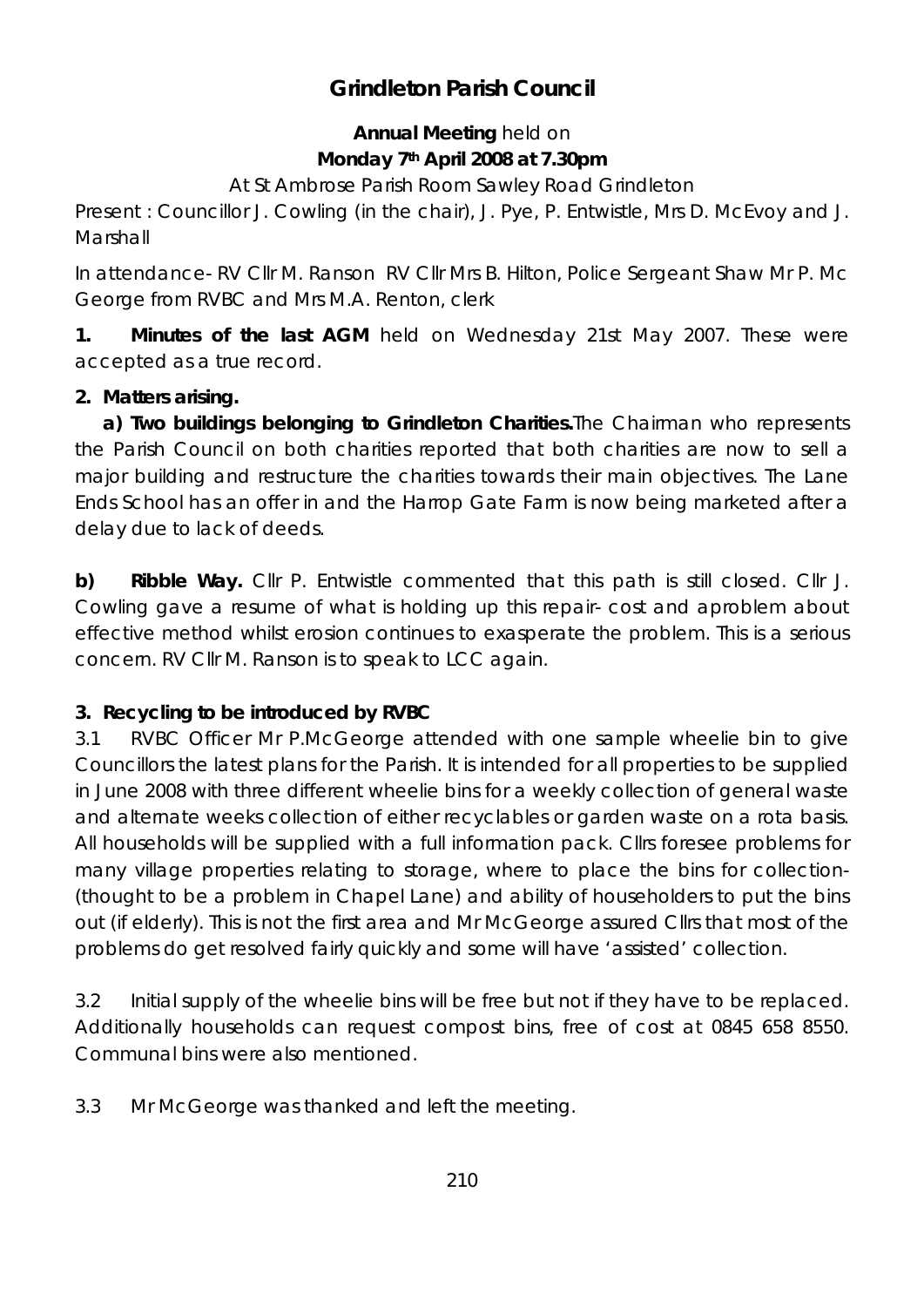### **4. Chairman's report.**

4.1 The Chairman commented on the usefulness of the lengthsman service to the village, He would shortly be cleaning the village benches and planting the trees at the Cherry Tree scheme- to be provided by the W.I.

4.2 The Cherry Tree Area is nearing completion and the grant is to be collected from RVBC. The benches have been placed in an angled position and Cllr J. Marshall has suggested a stone table would add to the scheme. This is to be explored with Waddington Fell quarries. A metal replacement notice board is to be ordered as part of the scheme.

4.3 On Planning Applications, Cllr J.Cowling expressed some surprise at the approval of another double garage at the Meetinghouse.

4.4 The Playing Fields Committee were thanked for the work they are doing in the village with the tennis courts nearly ready to use, by the end of May. The Parish Council had supported this Committee with a donation again.

### **5. Police Report**

5.1 Sgt Shaw who has recently come here from Blackburn. He was able to give an overview of the area. He urged the public to continue to report all incidents so that. been a number of very specific burglaries. A suspect is under active surveillance.

5.2 Sgt Shaw works with two Community Support Officers and they plan to issue a local newsletter as and when there is something to say. RV Cllr M. Ranson welcomed this.

5.3 Speeding continues to worry villagers. One of the community Support Staff (Karl Elliott) has been trained to use the hand held speed gun and this may be used here occasionally.

5.4 Cllr J. Marshall asked about drugs locally. The Police do some work with Bowland High School but not thought to be a problem.

5.5 Rural poaching is a serious crime- high value and violent criminals involved. Suspicious car numbers should be reported to 01254 51212 as the Police do have a sophisticated link to car numbers and then they deploy a specialist team with 2 Wildlife Officers in Ribble Valley. This is not for individuals to tackle

**6. Approval of Annual Accounts**. The Clerk circulated the Annual Accounts. These were approved.